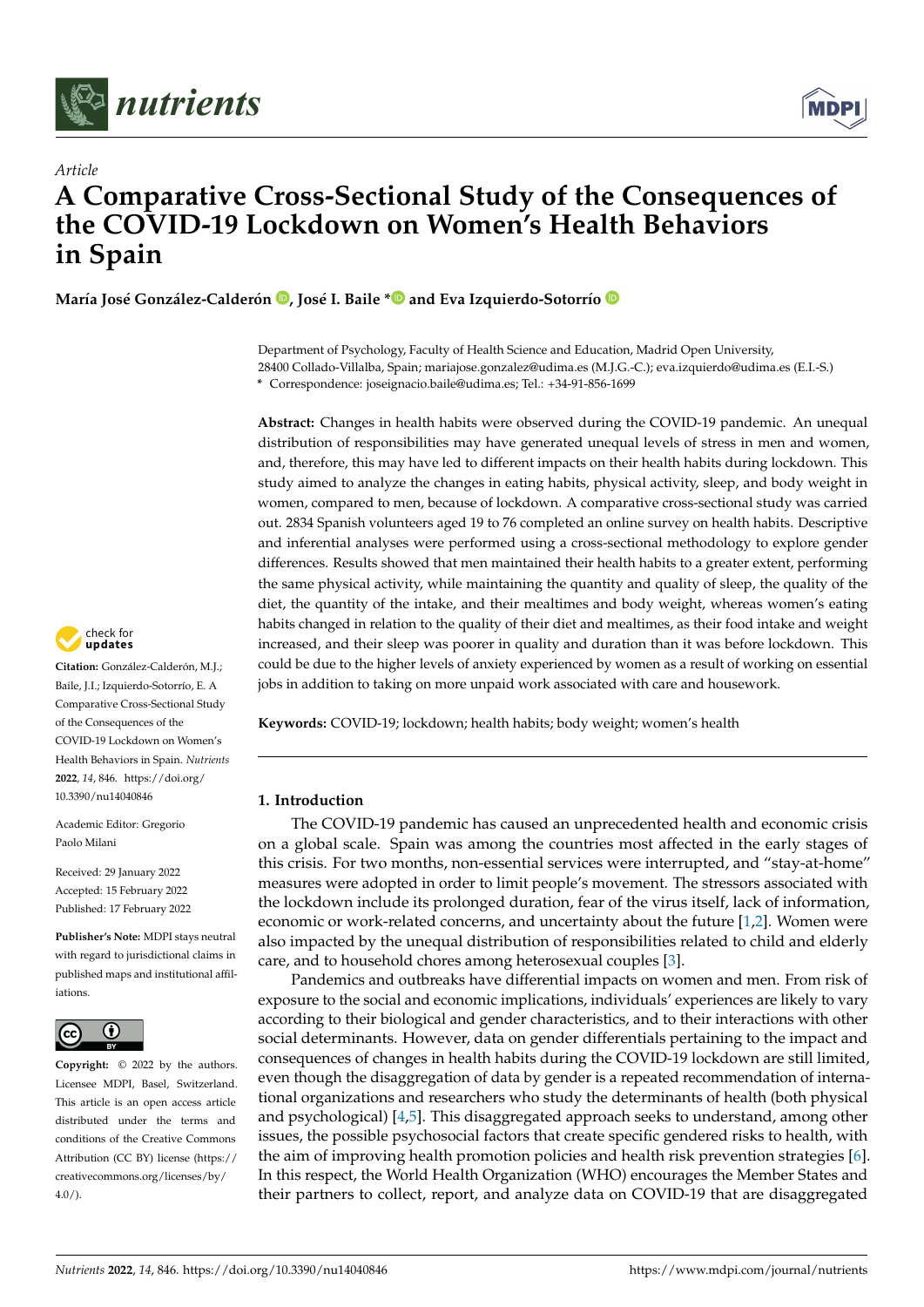by sex and age, and, additionally, the WHO urges them to conduct a gender analysis of data while investing in quality gender-responsive research on the potentially differential adverse health, social, and economic impacts of COVID-19 on women and men [\[7\]](#page-7-6).

Since the COVID-19 lockdown, which started in 2020, changes in health habits have been observed in a range of populations; these include changes in eating habits [\[8,](#page-7-7)[9\]](#page-7-8), increases in food consumption [\[10](#page-7-9)[,11\]](#page-7-10), consequent increases in body weight [\[9,](#page-7-8)[12\]](#page-7-11), reductions in physical activity [\[13\]](#page-7-12), and a worsening of sleep quality [\[14\]](#page-7-13). However, few studies have analyzed the impact of lockdown on these habits relative to gender. The COVID-19 crisis led to the closure of schools, nurseries, and other childcare facilities, significantly changing the "care economy" while transferring to households both the care and education of children as well as the care of the elderly, sick, and other dependents; these are tasks traditionally performed by women [\[15\]](#page-7-14). This led to a considerable increase in the daily time devoted by women to unpaid care work [\[16\]](#page-7-15). Research suggests that women undertook three times more unpaid care work than men during the pandemic, while caring for family members infected with COVID-19 further increased this burden [\[17\]](#page-7-16). These trends have the potential to generate unequal levels of stress in men and women, and, consequently, this causes different impacts on their health habits.

To expand the knowledge on the differential impacts of lockdown on men and women, and, following the recommendations of the World Health Organization in relation to the research on COVID-19 pandemic, the aim of the present study is to analyze the changes in the health habits of women in comparison to men, as a consequence of the strict lockdown enacted in Spain in response to the pandemic. In particular, the changes in eating habits, physical activity, and sleep, as well as the impact of these changes on body weight, are analyzed. It is hypothesized that the consequences of lockdown measures, pertaining to health habits, differ by gender, causing a greater impact on Spanish women due to higher levels of anxiety resulting from the intensification of labor distribution because of traditional gender roles and larger changes in the care economy.

### **2. Materials and Methods**

# *2.1. Participants*

A convenience sample occurred in this study. It consisted of 2834 Spanish participants aged between 19 and 76 (M: 41.36; SD: 10.5), 69.3% of whom were women. 32.5% were aged 19 to 35, 44.7% were aged 36 to 49, and 22.8% were aged 50 or older. A total of 86.7% held university degrees or had attended college. During the lockdown period, 81.4% worked outside the home, performing a job considered essential according to the Spanish Government guidelines. The participants were members of the Madrid Open University community (students, professors, or administration staff) who were asked to participate in the study anonymously on a voluntary basis. They were not asked to provide any identification information. The inclusion criteria were: (1) to be 18 years or older; (2) to complete the form in full; and (3) to send informed consent to participate in the study.

## *2.2. Survey Design and Administration*

After receiving authorization to proceed with this research from the Ethics Committee of the Faculty of Health Sciences and Education at Madrid Open University, the link to an online survey was sent to the university community by email. The 20-item self-report survey was developed specifically for the present study to collect the following data on the participants: (a) sociodemographic data (sex, age, height, weight, educational level, having suffered COVID-19 during the lockdown, and having lived in the same place as someone who suffered it); (b) information about their weight assessed through a scale (changes in weight in number of kilos gained/lost); (c) changes in their eating habits (general eating habits, the quality and variety of the diet, the amount of food ingested, meal times, and the effect of anxiety on eating habits); (d) changes in their physical activity (frequency and number of hours a day); and (e) changes in their sleeping habits (quality and quantity of sleep) and average sleeping hours.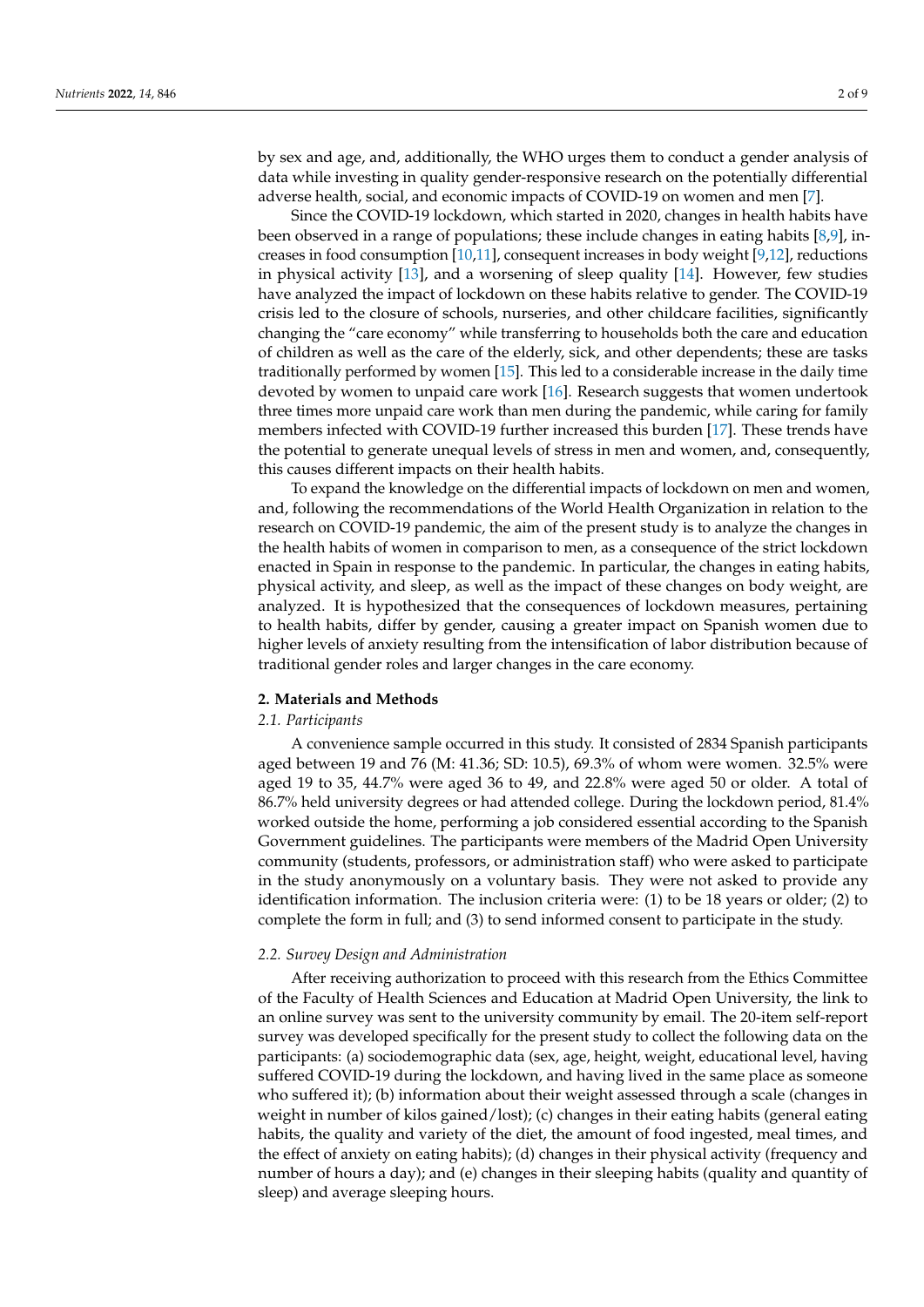It was expressly stated that participation was voluntary, and that the information collected would be confidential and used for research purposes only, in accordance with Spanish Law (3/2018) on the Protection of Personal Data and Guarantee of Digital Rights. Responses were coded anonymously using individual identification numbers. Only those who provided informed consent on the first page of the online form were able to complete the Google Forms Survey. Besides, answering a question was required in order to move to the next one, and only complete forms were recorded in the database. Anonymity, together with the fact that no participants were paid or received any academic benefit for their participation, aimed to address potential sources of bias. As for the response rate (31.1%), it can be considered high because the Spanish population was going through the stresses of the pandemic. The period of participation was 19 May to 31 May 2020, following the period of strict lockdown in Spain, which took place from 14 March to 10 May. In order to avoid duplication of subjects, participants were only able to complete the survey once. They were given 15 min to do so.

## *2.3. Data Analysis*

Descriptive and inferential analyses were performed using a cross-sectional methodology that provided a snapshot of the changes in different health habits of Spanish men and women, at a single point in time, just after the lockdown finished. Percentages were calculated to determine the distribution of sociodemographic variables and health habits during lockdown. The chi-square test was used to identify relationships between variables, while Cramer's V was used to determine the power of the relationships found. Data were coded and analyzed by means of the SPSS software package, version 21.0 for Windows. There were no missing data.

## **3. Results**

### *Descriptive Analysis of the Participant Sample*

The height and weight of the participants were self-measured, and Body Mass Index (BMI) was calculated. According to their BMI, participants were grouped into these four categories following the cut-off points set by the World Health Organization: underweight (below 18.5), normal-weight (18.5–24.9), overweight (25–29.9), and obesity (above 30). In this sample, the largest weight group was "normal weight", followed by "overweight"; the underweight and obese groups were notably smaller. Statistically significant gender differences were found, as men were more likely to be overweight or obese, while a higher proportion of women were classified within the normal weight group (Table [1\)](#page-2-0).

|              | $n\ (\%)$                   | <b>BMI</b>                |                               |                            |                               |         |            |
|--------------|-----------------------------|---------------------------|-------------------------------|----------------------------|-------------------------------|---------|------------|
| Sex          |                             | Underweight               | Normal Weight                 | Overweight                 | <b>Obesity</b>                |         | Cramer's V |
| Men<br>Women | 846 (30.8%)<br>1902 (69.2%) | $8(0.9\%)$<br>$99(5.2\%)$ | $335(39.6\%)$<br>1289 (67.8%) | 390 (46.1%)<br>$380(20\%)$ | $113(13.4\%)$<br>$134(7.0\%)$ | < 0.001 | 0.316      |
| Total        | 2748 (100%)                 | $107(3.9\%)$              | $1624(59.1\%)$                | 770 (28%)                  | 247 (9%)                      |         |            |

<span id="page-2-0"></span>**Table 1.** Sample distribution according to sex and Body Mass Index (BMI).

The analyses showed that there were no significant gender differences in sociodemographic variables, such as level of education (Table [2\)](#page-3-0). There were also no significant gender differences in the percentage of participants who suffered COVID-19 or lived in the same household as someone who suffered it. However, during the period of strict lockdown in Spain, women worked outside the home at a statistically significant higher rate than men (84.9% vs. 73.3%). As a consequence of this, in addition to carrying out subsequent analyses using data from the total sample, subsamples of participants, based on whether they had worked outside the home during lockdown, were also analyzed. However, similar results were obtained when analyzing the total sample and the two subsamples separately, and thus only the results of the total sample are presented below.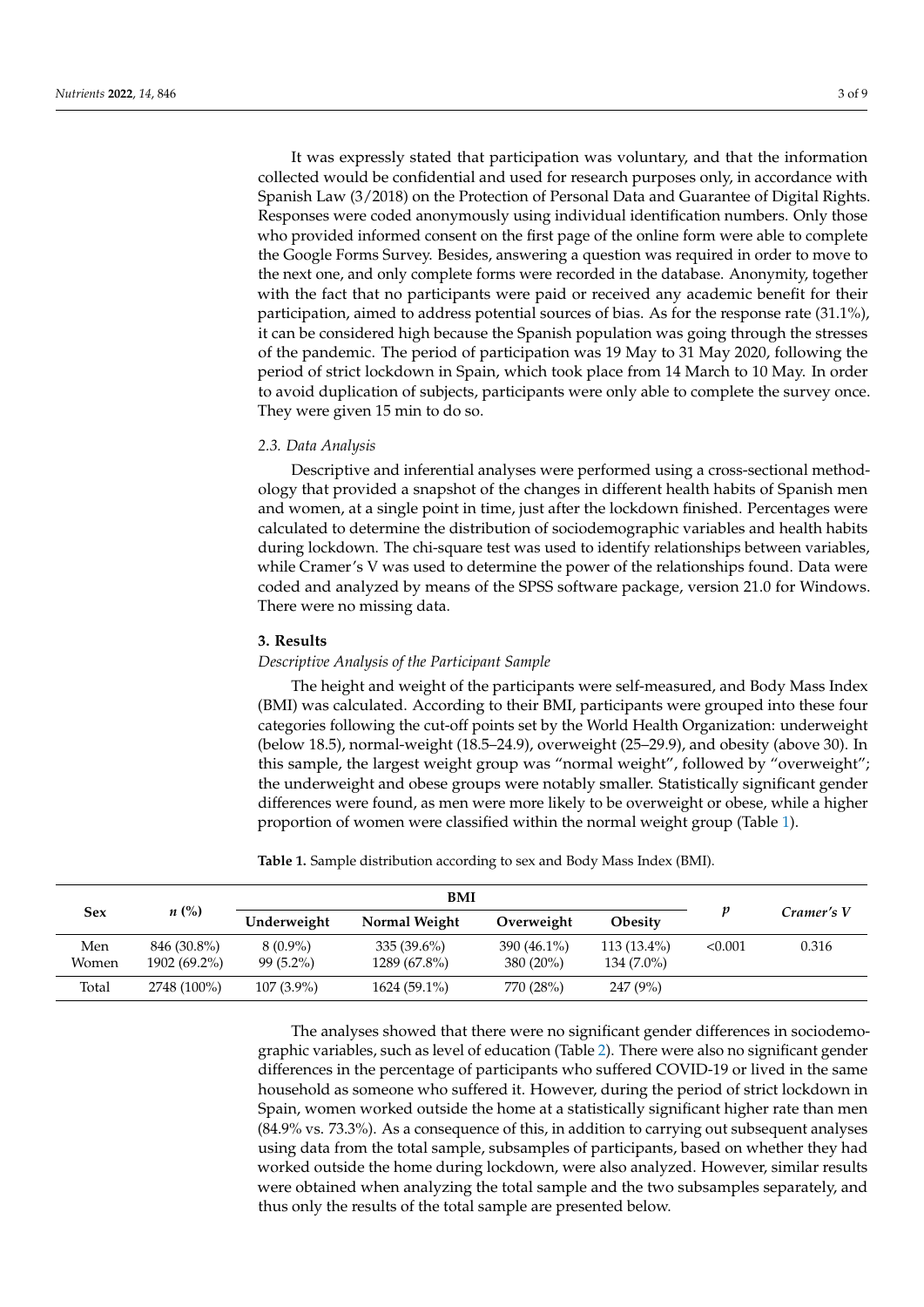| Sociodemographic Variables  | Women<br>$(n = 1964)$ | Men<br>$(n = 870)$ | $X^2$ (gl) | p       | Cramer's V    |
|-----------------------------|-----------------------|--------------------|------------|---------|---------------|
| Age                         |                       |                    |            |         |               |
| $\leq$ 35 years             | 36.60%                | 23.10%             | 93,517     |         |               |
| 36-49 years                 | 45.20%                | 43.70%             |            | < 0.001 | 0.182         |
| $\geq$ 50 years             | 18.20%                | 33.20%             | (2)        |         |               |
| <b>Educational level</b>    |                       |                    |            |         |               |
| Primary                     | $0.20\%$              | $0.10\%$           |            |         |               |
| Secondary                   | 4.60%                 | 6.20%              |            |         |               |
| Vocational training         | 8.10%                 | 7.80%              | 3162(3)    | 0.367   | $\text{ns}^1$ |
| Higher education            | 87.10%                | 85.90%             |            |         |               |
| COVID-19 patient            |                       |                    |            |         |               |
| Yes                         | 10.70%                | 10.10%             |            |         |               |
| No                          | 89.30%                | 89.90%             | 0.214(1)   | 0.644   | ns            |
| Cohabiting COVID-19 patient |                       |                    |            |         |               |
| Yes                         | 9.50%                 | 10.80%             |            |         | ns            |
| No                          | 90.50%                | 89.20%             | 1205(1)    | 0.272   |               |
| Work outside home           |                       |                    |            |         |               |
| Yes                         | 84.90%                | 73.30%             | 53,473     | < 0.001 |               |
| No                          | 15.10%                | 26.70%             | (1)        |         | 0.137         |

<span id="page-3-0"></span>**Table 2.** Gender differences in sociodemographic variables.

 $\frac{1}{1}$  Note: ns (non-significant).

Lockdown resulted in a significantly different influence on the eating habits of male and female participants. When asked about the changes in their eating habits, men were more likely than women to report that their habits had remained mostly unchanged during lockdown. Conversely, a higher percentage of women expressed that their eating habits had changed; they were more likely to describe the change as improvement rather than deterioration (Table [3\)](#page-4-0). Similar results were found in relation to the quality and nutritional variety of participants' diets: men were more likely to have stuck to their pre-lockdown diets, while more women expressed that their diets had improved or worsened.

Results were similar with regard to the amount of food consumed, as a greater proportion of men stated that their consumption remained the same, or even decreased, while more women said that their food intake had increased. Likewise, a higher percentage of men stated that their mealtimes had not been affected, while a higher proportion of women reported that their mealtimes had undergone changes during the period under study. Those subjects who regularly weighed themselves using a scale at home were asked to provide their body weight. Statistically significant differences were found in responses between men and women, with more women stating that their weight had increased, and more men reporting that their weight had decreased. However, roughly equal numbers of women and men reported that their weight had remained the same. Further gender differences appear in degrees of weight change experienced. Men presented higher percentages of weight loss, which are more pronounced in the ranges of 2–5 kg and more than 5 kg. Women, on the other hand, presented higher percentages of weight gain in the range of 0–2 kg. It should be noted that no participant reported weight gains higher than five kilos. Finally, women were significantly more likely than men to experience nervousness or anxiety during the lockdown (68.1% vs. 52.9%). Furthermore, among those who reported experiencing these symptoms, women were more likely than men to report that this symptomatology caused a negative effect on their eating habits (including amount of food eaten, number of meals per day, quality of food consumed, and way of eating, etc.)

No statistically significant gender differences were observed in weekly frequency of exercise or daily hours dedicated to physical activity during lockdown (Table [4\)](#page-5-0). However, significant differences were observed in the participants' subjective perceptions of exercise during lockdown compared to that prior to lockdown. While men and women exercised at similar rates during lockdown, men were more likely to say that this level of activity was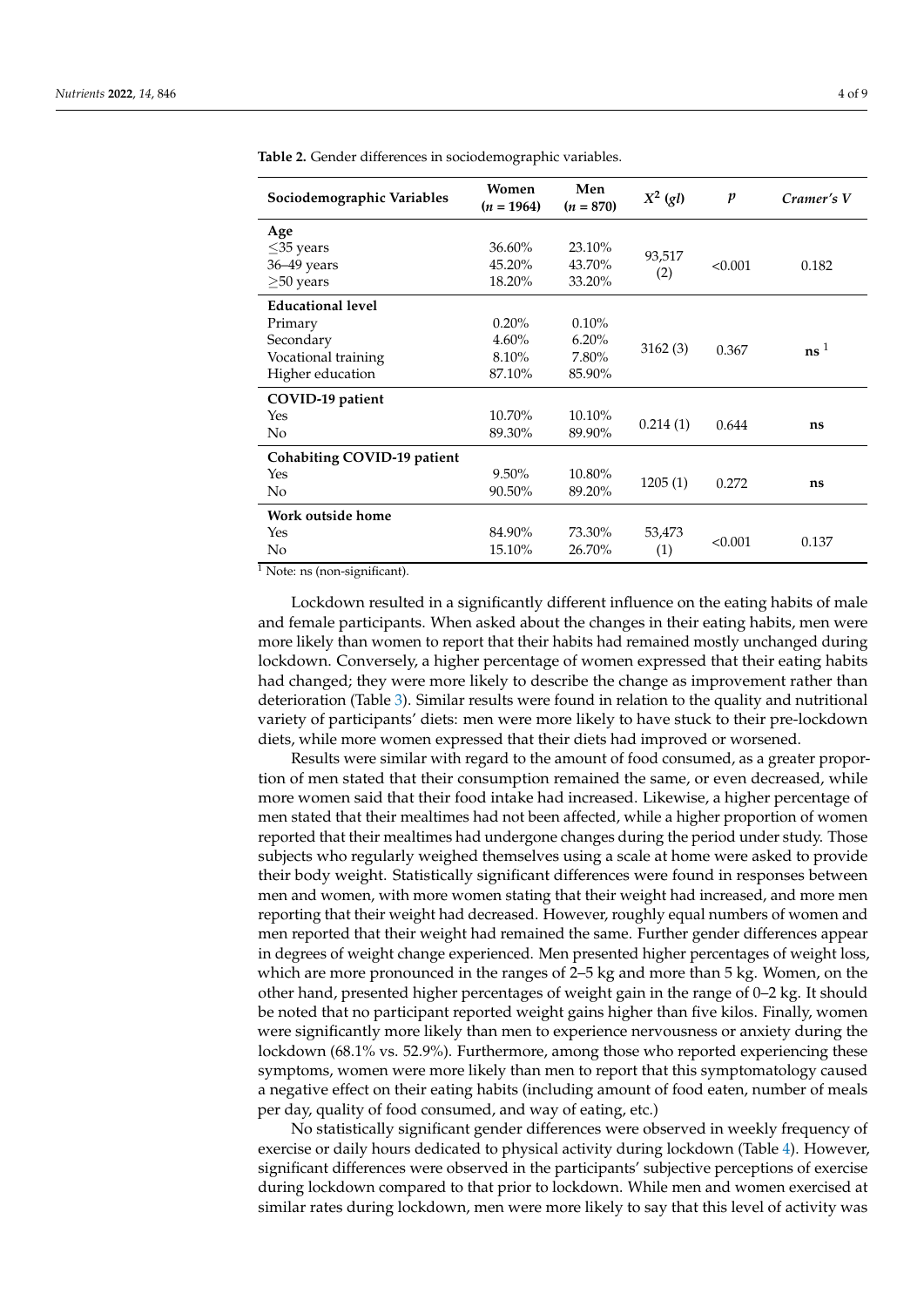similar to or less than their pre-lockdown level, while women were more likely to say that their activity levels had increased.

<span id="page-4-0"></span>

|  |  |  | <b>Table 3.</b> Changes in eating habits and weight during confinement. |  |
|--|--|--|-------------------------------------------------------------------------|--|
|  |  |  |                                                                         |  |

| $n = 2834$                                   | Women<br>$(n = 1964)$ | Men<br>$(n = 870)$ | $X^2$ (gl) | $\boldsymbol{p}$ | Cramer's V |
|----------------------------------------------|-----------------------|--------------------|------------|------------------|------------|
| <b>Eating Habits</b>                         |                       |                    |            |                  |            |
| Maintained                                   | 39.10%                | 46.80%             |            |                  |            |
| Improved                                     | 33.00%                | 30.50%             | 16,003(2)  | < 0.001          | 0.075      |
| Worsened                                     | 27.90%                | 22.80%             |            |                  |            |
| Diet quality and variety                     |                       |                    |            |                  |            |
| Maintained                                   | 43.20%                | 51.10%             |            |                  |            |
| Improved                                     | 37.60%                | 31.70%             | 15,656(2)  | < 0.001          | 0.074      |
| Worsened                                     | 19.20%                | 17.10%             |            |                  |            |
| Intake amount                                |                       |                    |            |                  |            |
| The same                                     | 38.30%                | 41.40%             |            | < 0.001          | 0.077      |
| <b>Increased</b>                             | 46.10%                | 38.50%             | 16,907(2)  |                  |            |
| Reduced                                      | 15.50%                | 20.10%             |            |                  |            |
| Schedule change                              |                       |                    |            |                  |            |
| Yes                                          | 39.60%                | 31.00%             | 18,821 (1) | < 0.001          | 0.081      |
| No                                           | 60.40%                | 69.00%             |            |                  |            |
| Weight (scale)                               |                       |                    |            |                  |            |
| Maintained                                   | 36.60%                | 36%                |            | < 0.001          |            |
| Increased                                    | 42.20%                | 35.40%             | 15,222(2)  |                  | 0.086      |
| Reduced                                      | 21.20%                | 28.60%             |            |                  |            |
| Kilos (gained/lost)                          |                       |                    |            |                  |            |
| Lost ( $\geq$ 5 kg)                          | 4.60%                 | 7.10%              |            | < 0.001          |            |
| Lost $(2-5$ kg)                              | 6.50%                 | 11.50%             |            |                  |            |
| Lost $(0-2$ kg)                              | 13.30%                | 14.70%             | 27,726 (5) |                  | 0.116      |
| Maintained                                   | 35.60%                | 34.50%             |            |                  |            |
| Gained (0-2 kg)                              | 23.90%                | 17.70%             |            |                  |            |
| Gained $(2-5$ kg)                            | 16.10%                | 14.40%             |            |                  |            |
| Anxiety                                      |                       |                    |            |                  |            |
| Yes                                          | 68.10%                | 52.90%             | 60,479(1)  | < 0.001          | 0.146      |
| No                                           | 31.90%                | 47.10%             |            |                  |            |
| <b>Effect of anxiety on eating</b><br>habits | $(n = 1467)$          | $(n = 573)$        |            |                  |            |
| No effect                                    | 43.80%                | 51.30%             |            |                  |            |
| Worsening                                    | 48.40%                | 39.10%             | 14,438 (2) | < 0.001          | 0.084      |
| Improvement                                  | 7.80%                 | 9.60%              |            |                  |            |

The results show that both the quantity and quality of participants' sleep were affected during the lockdown, and that this effect was significantly different in men and women (Table [4\)](#page-5-0). Regarding the quality of sleep, a higher percentage of men reported that they had slept as much as usual during lockdown, while women more often reported that they had slept worse, or much worse, than usual. Men were also more likely to report that they had slept the same number of hours each night as in the period prior to the lockdown, while a higher proportion of women indicated that they had slept either fewer hours or more hours than before.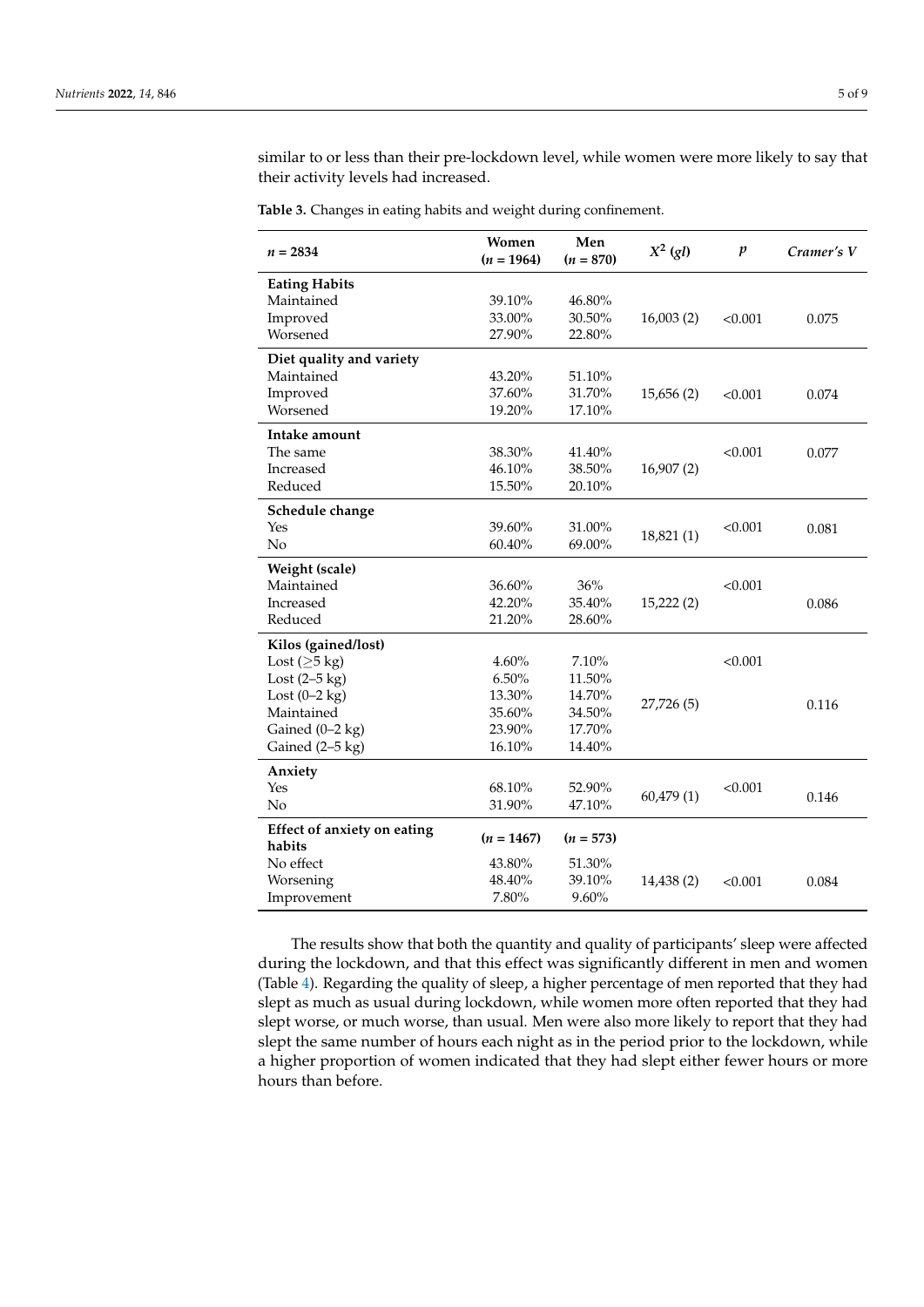| $n = 2834$                     | Women<br>$(n = 1964)$ | Men<br>$(n = 870)$ | $X^2$ (gl) | $\boldsymbol{p}$ | Cramer's V               |
|--------------------------------|-----------------------|--------------------|------------|------------------|--------------------------|
| Frequency of physical activity |                       |                    |            |                  |                          |
| No physical activity           | 25.10%                | 25.90%             |            |                  |                          |
| 1-2 days a week                | 23.50%                | 26%                |            |                  |                          |
| 3-4 days a week                | 21.10%                | 17.70%             | 7010 (4)   | 0.135            | $\mathbf{n}\mathbf{s}$ 1 |
| 5 days a week                  | 17.20%                | 15.70%             |            |                  |                          |
| Everyday                       | 13.10%                | 14.70%             |            |                  |                          |
| Physical activity              |                       |                    |            |                  |                          |
| (hours per day)                |                       |                    |            |                  |                          |
| No physical activity           | 27.30%                | 28.70%             |            |                  |                          |
| $<$ 1 h/day                    | 42.80%                | 41.70%             |            |                  |                          |
| $1-2 h/day$                    | 29.30%                | 28.70%             | 1018(3)    | 0.797            | ns                       |
| $\geq$ 3 h/day                 | 0.60%                 | $0.80\%$           |            |                  |                          |
| More or less physical activity |                       |                    |            |                  |                          |
| than before                    |                       |                    |            |                  |                          |
| Considerably less              | 35.70%                | 39.30%             |            |                  |                          |
| Something less                 | 21.30%                | 24.30%             |            |                  |                          |
| The same                       | 11.80%                | 16.00%             | 43,967 (4) | < 0.001          | 0.125                    |
| Something more                 | 21.50%                | 16.20%             |            |                  |                          |
| A lot more                     | 9.80%                 | 4.30%              |            |                  |                          |
| Sleep quality                  |                       |                    |            |                  |                          |
| As always                      | 40.50%                | 52.10%             | 37,272(2)  |                  |                          |
| <b>Worse</b>                   | 40.30%                | 35.40%             |            | < 0.001          | 0.115                    |
| A lot worse                    | 19.10%                | 12.50%             |            |                  |                          |
| <b>Sleeping hours</b>          |                       |                    |            |                  |                          |
| The same                       | 33.50%                | 42.60%             | 21,799 (2) |                  |                          |
| Less hours                     | 32.70%                | 28.40%             |            | < 0.001          | 0.088                    |
| More hours                     | 33.80%                | 29.00%             |            |                  |                          |
| Average sleeping hours         |                       |                    |            |                  |                          |
| Less than 6 h                  | 15.80%                | 16.10%             |            |                  |                          |
| $6 - 7h$                       | 38.60%                | 42.10%             |            |                  |                          |
| $7-8h$                         | 35.10%                | 34.90%             | 9952 (3)   | 0.019            | 0.059                    |
| More than 8 h                  | 10.40%                | 6.90%              |            |                  |                          |

<span id="page-5-0"></span>**Table 4.** Change in sleep and physical activity habits during confinement.

 $\overline{1}$  Note: ns (non-significant).

## **4. Discussion**

The results of the present study indicate that men maintained their health habits during the lockdown to a greater extent than women, performing the same physical activities while maintaining the same quantity and quality of sleep. Men also maintained similar eating habits, including quality of diet, quantity of food intake, and mealtimes. This may explain the fact that men were more likely than women to have maintained or reduced their body weight in that period.

A significant proportion of the families confined during the COVID-19 pandemic developed domestic work patterns echoing traditional structures that link women to the domestic sphere and assign them, as a priority, work related to care and household chores [\[3\]](#page-7-2), which means that women took on more unpaid work during the lockdown than men. The women of this sample were also significantly more likely than men to work outside the home, as they performed more of the jobs considered essential during the lockdown. This circumstance, in an already complex situation, together with the preestablished unequal sharing of caring tasks in the Spanish population [\[18\]](#page-7-17), could have contributed to the higher percentages of anxiety detected in women, which, in turn, could explain the changes detected in their health habits. The higher levels of anxiety experienced by women are in line with the results of studies conducted during the pandemic [\[19,](#page-7-18)[20\]](#page-8-0),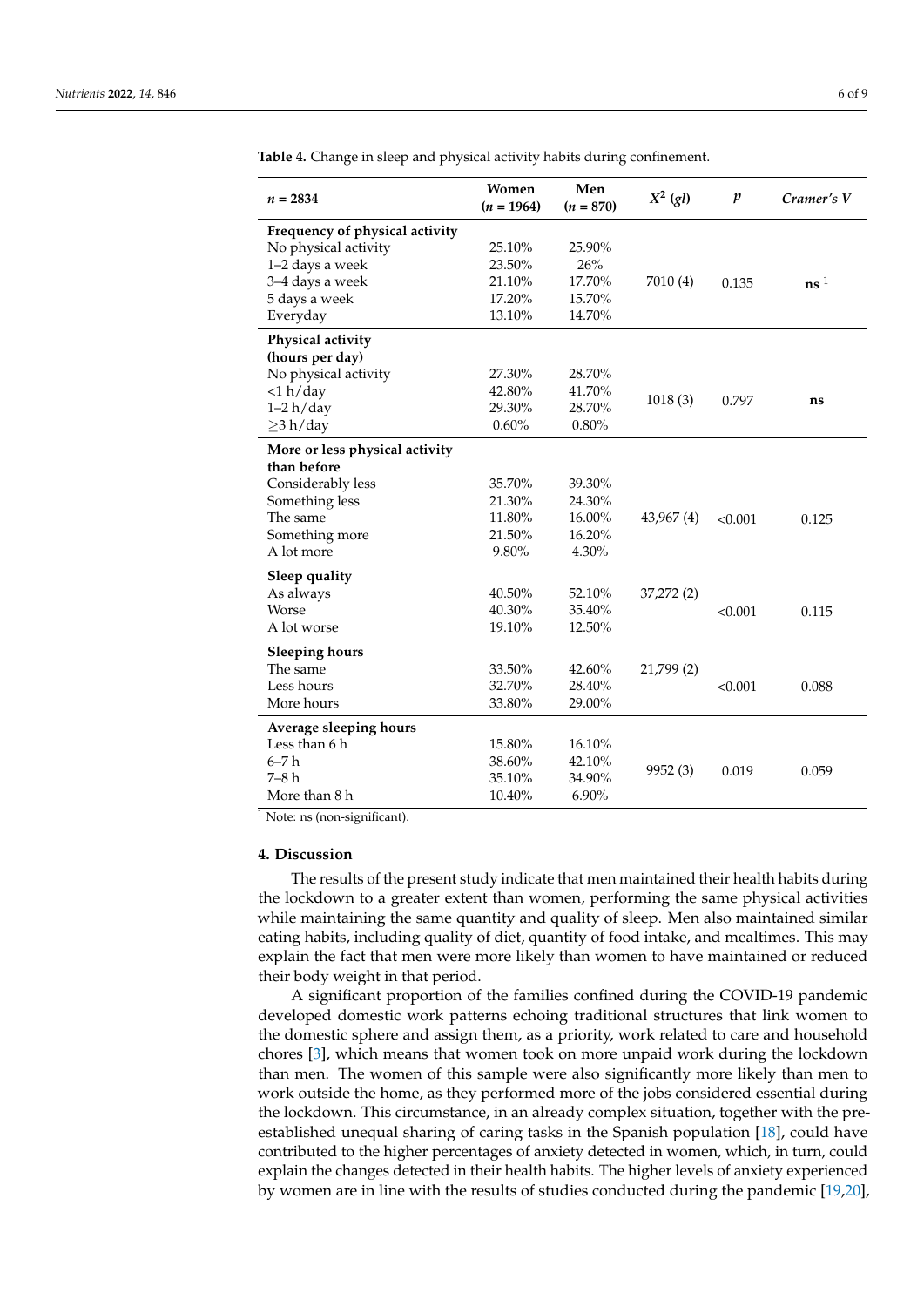and these findings also agree with previous scientific evidence suggesting that women tend to be more prone to experiencing stress and developing post-traumatic symptoms [\[21\]](#page-8-1).

These findings, which indicate that a significantly higher proportion of women experienced nervousness or anxiety during lockdown, worsening their eating habits, are in line with studies that describe food as "emotional nourishment"; these studies identify food intake as a response to emotions such as anxiety, boredom, or stress [\[22\]](#page-8-2), all of which were present during lockdown. Therefore, the findings suggest the existence of a gender-specific response to stress [\[23\]](#page-8-3), with women being more likely to use food intake to manage stress. Furthermore, changes in eating habits, especially increased food intake and particularly the intake of calorie-rich foods, as well as the greater weight gain experienced by a higher proportion of women than men during lockdown, have also been highlighted in other studies focused on this period [\[8,](#page-7-7)[12,](#page-7-11)[24\]](#page-8-4). However, in some research, no significant differences were found by gender with respect to the increase in food intake during quarantine [\[11\]](#page-7-10).

The reported increase in physical exercise in a higher proportion of women, and the decrease in a higher percentage of men, compared to activity patterns prior to lockdown, is consistent with similar studies [\[25\]](#page-8-5), although other studies have not found gender differences [\[26](#page-8-6)[,27\]](#page-8-7). This result could be explained by the greater predisposition of women to exercise at home [\[27\]](#page-8-7), while men tend to practice physical activity mainly for social and competitive reasons, and they are more likely to do so in public places [\[28\]](#page-8-8).

As in similar studies [\[14\]](#page-7-13), the results indicated a worsening of sleep quality, at a higher percentage, for women when compared to men. This may be related to the higher levels of anxiety experienced by women, and to alteration of daily routines (e.g., mealtimes, exercise) at a higher rate than that reported among men. All these factors can affect sleep-wake cycles, which have been observed to be disrupted during the lockdown [\[29\]](#page-8-9).

Despite the possible biases of social desirability, and the bias linked to the recall of health habits, the self-perceived state of health remains a useful indicator when assessing the lifestyle of the population. To solve these biases, on the one hand anonymous participation was requested, and on the other hand objective inputs were used, such as body weight measured on scales. Likewise, since it is a convenience sample made up of people with a high educational level, the results cannot be generalized to the whole of Spain's population. However, the study sample appears to be representative, as the recorded Body Mass Index (BMI) distribution is very similar to that obtained in previous studies of Spain's population [\[30](#page-8-10)[,31\]](#page-8-11). Surveys such as EUROSTAT [\[32\]](#page-8-12) have systematically recorded differences in the self-perception of men and women, with women being slightly less optimistic than men in terms of their habits, although these differences have never been particularly significant in the Spanish population, and thus do not account for the significant differences observed in the present study. Finally, it is important to note that the survey was developed specifically for the present study, during the pandemic period, and it was to be used immediately after the strict lockdown finished, so there was no time to validate it.

## **5. Conclusions**

Considering that the COVID-19 pandemic is still ongoing, additional longitudinal research is needed, with large and representative samples that cover the entire territory of Spain and employ additional objective measures of women's health habits. It is important to promote knowledge of how gender and psychosocial variables interact with health habits in order to develop prevention programs that favor equity, providing an equal distribution of resources adjusted to the needs of women and men.

**Author Contributions:** Conceptualization, M.J.G.-C. and J.I.B.; methodology, E.I.-S.; formal analysis, M.J.G.-C. and E.I.-S.; investigation, M.J.G.-C. and J.I.B.; data curation, E.I.-S.; writing-original draft preparation, M.J.G.-C. and E.I.-S.; writing-review and editing, M.J.G.-C. and J.I.B.; supervision, J.I.B. All authors have read and agreed to the published version of the manuscript.

**Funding:** This research received no external funding.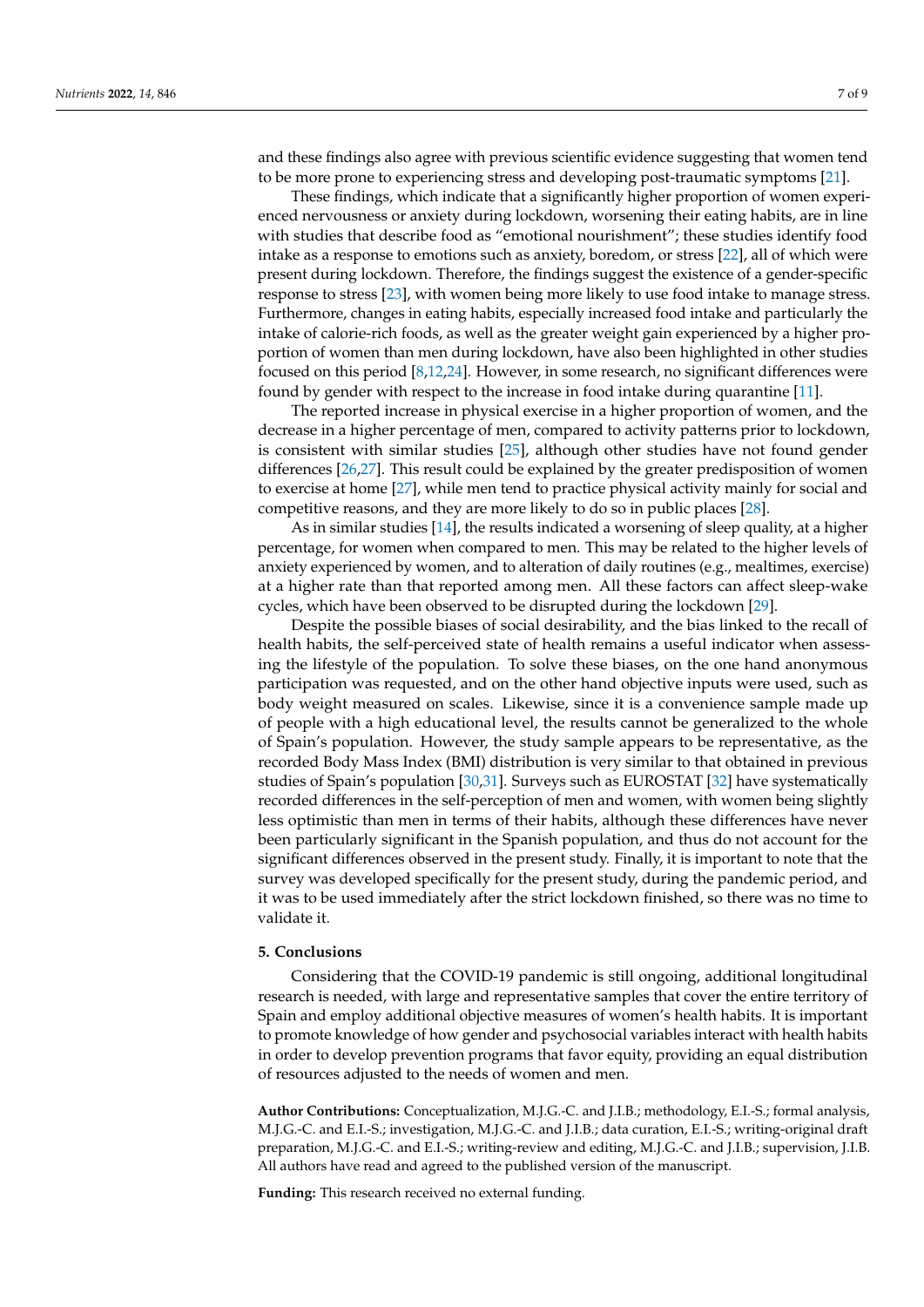**Institutional Review Board Statement:** This study was approved by the Ethics Committee of the Faculty of Health Sciences and Education of the Madrid Open University on 18 May 2020. All procedures have been carried out in accordance with the ethical standards of the Madrid Open University (UDIMA), the Spanish Organic Law, 3/2018, of 5 December, on the Protection of Personal Data and Guarantee of Digital Rights (LOPDGDD), as well as the latest amendments to the Declaration of Helsinki of 1964.

**Informed Consent Statement:** Informed consent was obtained from all subjects involved in the study.

**Data Availability Statement:** The data presented in this study are openly available in OSF Registries at [https://doi.org/10.17605/OSF.IO/HJCDQ,](https://doi.org/10.17605/OSF.IO/HJCDQ) accessed on 17 August 2021.

**Conflicts of Interest:** The authors declare no conflict of interest.

# **References**

- <span id="page-7-0"></span>1. Brooks, S.K.; Webster, R.K.; Smith, L.E.; Woodland, L.; Wessely, S.; Greenberg, N.; Rubin, G.J. The psychological impact of quarantine and how to reduce it: Rapid review of the evidence. *Lancet* **2020**, *395*, 912–920. [\[CrossRef\]](http://doi.org/10.1016/S0140-6736(20)30460-8)
- <span id="page-7-1"></span>2. Hamouche, S. COVID-19 and employees' mental health: Stressors, moderators, and agenda for organizational actions. *Emerald Open Res.* **2020**, *2*, 15. [\[CrossRef\]](http://doi.org/10.35241/emeraldopenres.13550.1)
- <span id="page-7-2"></span>3. Seiz, M. Equality in confinement: Nonnormative divisions of labor in Spanish dual-earner families during the COVID-19 lockdown. *Fem. Econ.* **2020**, *27*, 345–361. [\[CrossRef\]](http://doi.org/10.1080/13545701.2020.1829674)
- <span id="page-7-3"></span>4. World Health Organization. Closing the Gap in a Generation: Health Equity through Action on the Social Determinants of Health-Final Report of the Commission on Social Determinants of Health. 27 August 2008. Available online: [https://www.who.](https://www.who.int/publications/i/item/WHO-IER-CSDH-08.1) [int/publications/i/item/WHO-IER-CSDH-08.1](https://www.who.int/publications/i/item/WHO-IER-CSDH-08.1) (accessed on 1 December 2021).
- <span id="page-7-4"></span>5. Sánchez-López, M.P.; Limiñana-Gras, R.M. *The Psychology of Gender and Health: Conceptual and Applied Global Concerns*; Academic Press: London, UK, 2017.
- <span id="page-7-5"></span>6. Springer, K.W.; Mager-Stellman, J.; Jordan-Young, R.M. Beyond a catalogue of differences: A theoretical frame and good practice guidelines for researching sex/gender in human health. *Soc. Sci. Med.* **2012**, *74*, 1817–1824. [\[CrossRef\]](http://doi.org/10.1016/j.socscimed.2011.05.033)
- <span id="page-7-6"></span>7. World Health Organization. Gender and COVID-19: Advocacy Brief, 14 May 2020. 2020. Available online: [https://apps.who.int/](https://apps.who.int/iris/handle/10665/332080) [iris/handle/10665/332080](https://apps.who.int/iris/handle/10665/332080) (accessed on 1 December 2021).
- <span id="page-7-7"></span>8. Huber, B.C.; Steffen, J.; Schlichtiger, J.; Brunner, S. Altered nutrition behavior during COVID-19 pandemic lockdown in young adults. *Eur. J. Nutr.* **2020**, *1*, 1–10. [\[CrossRef\]](http://doi.org/10.1007/s00394-020-02435-6)
- <span id="page-7-8"></span>9. Zupo, R.; Castellana, F.; Sardone, R.; Sila, A.; Giagulli, V.A.; Triggiani, V.; Cincione, R.I.; Giannelli, G.; De Pergola, G. Preliminary trajectories in dietary behaviors during the COVID-19 pandemic: A public health call to action to face obesity. *Int. J. Environ. Res. Public Health* **2020**, *17*, 7073. [\[CrossRef\]](http://doi.org/10.3390/ijerph17197073)
- <span id="page-7-9"></span>10. Scarmozzino, F.; Visioli, F. COVID-19 and the subsequent lockdown modified dietary habits of almost half the population in an Italian Sample. *Foods* **2020**, *9*, 675. [\[CrossRef\]](http://doi.org/10.3390/foods9050675)
- <span id="page-7-10"></span>11. Sidor, A.; Rzymski, P. Dietary choices and habits during COVID-19 lockdown: Experience from Poland. *Nutrients* **2020**, *12*, 1657. [\[CrossRef\]](http://doi.org/10.3390/nu12061657)
- <span id="page-7-11"></span>12. Di Renzo, L.; Gualtieri, P.; Pivari, F.; Soldati, L.; Attinà, A.; Cinelli, G.; Leggeri, C.; Caparello, G.; Barrea, L.; Scerbo, F.; et al. Eating habits and lifestyle changes during COVID-19 lockdown: An Italian survey. *J. Transl. Med.* **2020**, *18*, 229. [\[CrossRef\]](http://doi.org/10.1186/s12967-020-02399-5)
- <span id="page-7-12"></span>13. Stockwell, S.; Trott, M.; Tully, M.; Shin, J.; Barnett, Y.; Butler, L.; McDermott, D.; Schuch, F.; Smith, L. Changes in physical activity and sedentary behaviours from before to during the COVID-19 pandemic lockdown: A systematic review. *BMJ Open Sport Exerc. Med.* **2021**, *7*, e000960. [\[CrossRef\]](http://doi.org/10.1136/bmjsem-2020-000960)
- <span id="page-7-13"></span>14. Cellini, N.; Conte, F.; De Rosa, O.; Giganti, F.; Malloggi, S.; Reyt, M.; Guillemin, C.; Schmidt, C.; Muto, V.; Ficca, G. Changes in sleep timing and subjective sleep quality during the COVID-19 lockdown in Italy and Belgium: Age, gender and working status as modulating factors. *Sleep Med.* **2021**, *77*, 112–119. [\[CrossRef\]](http://doi.org/10.1016/j.sleep.2020.11.027) [\[PubMed\]](http://www.ncbi.nlm.nih.gov/pubmed/33348298)
- <span id="page-7-14"></span>15. Power, K. The COVID-19 pandemic has increased the care burden of women and families. *Sustain. Sci. Pract. Policy* **2020**, *16*, 67–73. [\[CrossRef\]](http://doi.org/10.1080/15487733.2020.1776561)
- <span id="page-7-15"></span>16. International Labor Organization. Women Health Workers: Working Relentlessly in Hospitals and at Home. 7 April 2020. Available online: [http://www.ilo.org/global/about-the-ilo/newsroom/news/WCMS\\_741060/lang--en/index.htm](http://www.ilo.org/global/about-the-ilo/newsroom/news/WCMS_741060/lang--en/index.htm) (accessed on 1 December 2021).
- <span id="page-7-16"></span>17. Hutt, R. The Coronavirus Fallout May be Worse for Women than Men: Here's Why. 12 March 2020. Available online: [https:](https://www.weforum.org/agenda/2020/03/the-coronavirus-fallout-may-be-worse-for-women-than-men-heres-why/) [//www.weforum.org/agenda/2020/03/the-coronavirus-fallout-may-be-worse-for-women-than-men-heres-why/](https://www.weforum.org/agenda/2020/03/the-coronavirus-fallout-may-be-worse-for-women-than-men-heres-why/) (accessed on 1 December 2021).
- <span id="page-7-17"></span>18. Abril, P.; Jurado, T.; Monferrer, J.M. Paternidades en construcción. In *Padres y Madres Corresponsables*; Una utopía real; González, M.J., Jurado, T., Eds.; Catarata: Madrid, Spain, 2015; pp. 100–143.
- <span id="page-7-18"></span>19. Mazza, C.; Ricci, E.; Biondi, S.; Colasanti, M.; Ferracuti, S.; Napoli, C.; Roma, P. A nationwide survey of psychological distress among Italian people during the COVID-19 pandemic: Immediate psychological responses and associated factors. *Int. J. Environ. Res. Public Health* **2020**, *17*, 3165. [\[CrossRef\]](http://doi.org/10.3390/ijerph17093165) [\[PubMed\]](http://www.ncbi.nlm.nih.gov/pubmed/32370116)